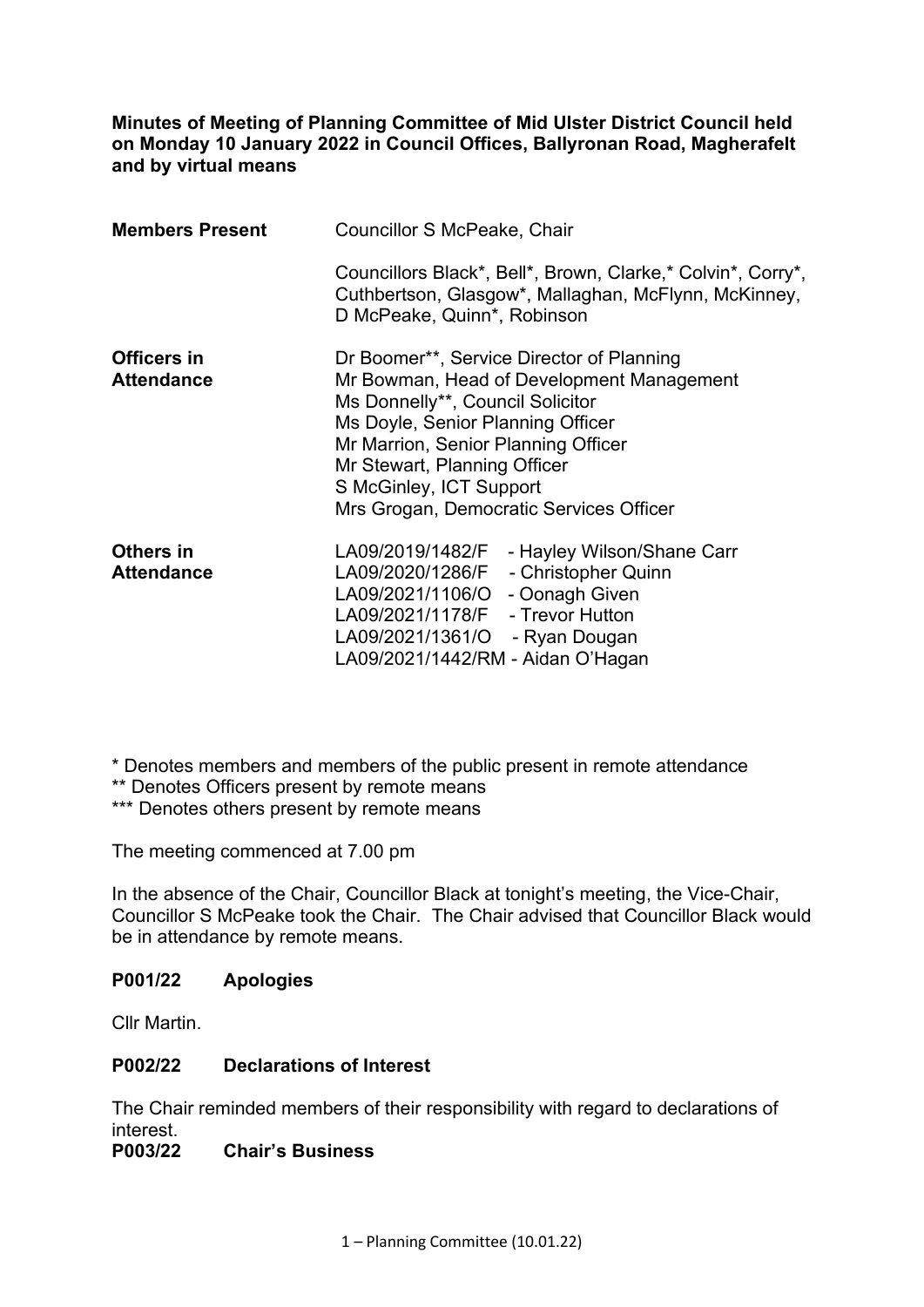The Chair also referred to addendum which had been circulated earlier in the day and asked if those joining remotely had seen this document and had time to read it.

Members joining remotely confirmed that they had seen the addendum and had time to read it.

The Strategic Director of Planning advised that he would be raising an issue under Chair's Business in confidential business.

The Head of Development Management referred to the below applications which were on the agenda for determination and sought approval to have the following applications deferred/withdrawn from tonight's meeting schedule for an office meeting –

LA09/2018/1702/F – Housing development (3 pairs of semi-detached and one detached dwelling) at Junction Shore Road/Ballynagrave Road, Ballyronan for Bridge Developments.

LA09/2019/1482/F – Retention of workshop of approx. 70m W of Unit 10 Station Road Industrial Estate, Station Road, Magherafelt for Four Dee (NI) Ltd

LA09/2020/0122/F – Housing development (34 dwellings) foul water treatment works and associated site works at lands located between Killymeal Grange & Dunlea Vale (former Oaks Park Stadium) for Landmark Homes (NI) Ltd

LA09/2021/0952/F – Extension to existing curtilage & domestic storage shed at 45m S of 211a Washingbay Road, Coalisland for Tony McCuskey

LA09/2021/1038/F – Change of use from domestic garage & store to living accommodation to the rear of 155 Moore Street, Aughnacloy for Bernie Corley

LA09/2021/1106/O – Single storey dwelling & garage at approx. 60m NW of 45 Lisnastraine Road, Coalisland for Niall O'Neill

LA09/2021/1272/F – Dwelling and single detached garage and surrounding landscaping S of 101a Cavankeeran Road, Pomeroy for Arlene Phelan

LA09/2021/1324/F – Class B2 Industrial Building adjacent to W of 21 Tobermesson Road, Dungannon for Syerla Enterprises Ltd

LA09/2021/1384/O – Site for 2 dwellings and garages at vacant lands adjacent to and W of 191 Battery Road, Moortown for Mr Maurice Devlin

LA09/2020/0804/O – Two storey dwelling & domestic garage at lands 350m S of 293 Pomeroy Road, Lurganeden, Pomeroy for Ben Sinnamon (withdrawn)

 Proposed by Councillor McFlynn Seconded by Councillor S McPeake and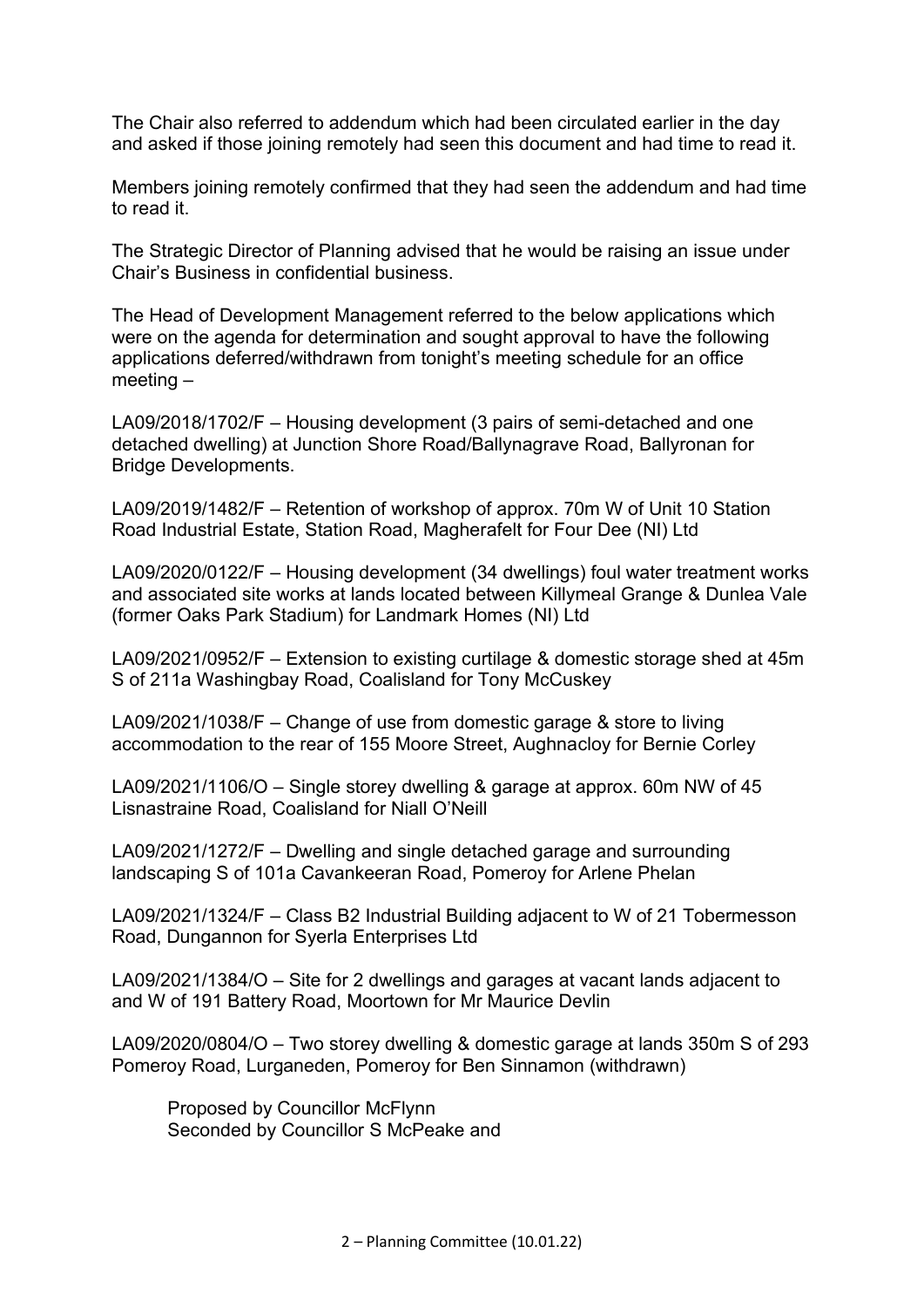**Resolved** That the planning applications listed above be deferred for an office meeting/held for further information/withdrawn form agenda as outlined.

### **Matters for Decision**

# **P004/22 Planning Applications for Determination**

The Chair drew Members attention to the undernoted planning applications for determination.

#### **M/2010/0830/F Residential Development (25 dwellings) at lands SE of Church Hill Road, Caledon for Caledon Estates Company**

Members considered previously circulated report on planning application M/2010/0830/F which had a recommendation for approval.

Proposed by Councillor McKinney Seconded by Councillor Robinson and

**Resolved** That planning application M/2010/0830/F be approved subject to conditions as per the officer's report.

### **LA09/2018/1702/F Housing Development (3 pairs of semi-detached and one detached dwelling) at Junction of Shore Road/Ballynagrave Road, Ballyronan for Bridge Developments**

Agreed earlier in the meeting that application be deferred for one month for the submission of additional information.

# **LA09/2019/1482/F Retention of Workshop at approximately 70m W of Unit 10 Station Road Industrial Estate, Station Road, Magherafelt for Four Dee (NI) Ltd**

Agreed that application be deferred for an office meeting earlier in meeting.

# **LA09/2020/0010/F Creche Building, Car Parking and all Associated Site Works at lands 75m NE of 100 Coleraine Road, Maghera for Specialist Joinery Group**

Members considered previously circulated report on planning application LA09/2020/0010/F which had a recommendation for approval.

The Head of Development Management advised that a late objection had been received late this afternoon.

Ms Doyle (SPO) advised members that a late objection had been received from a gentleman who lived in a neighbouring dwelling beside the application site. In his objection it was indicated if the crèche was built beside his bungalow it would block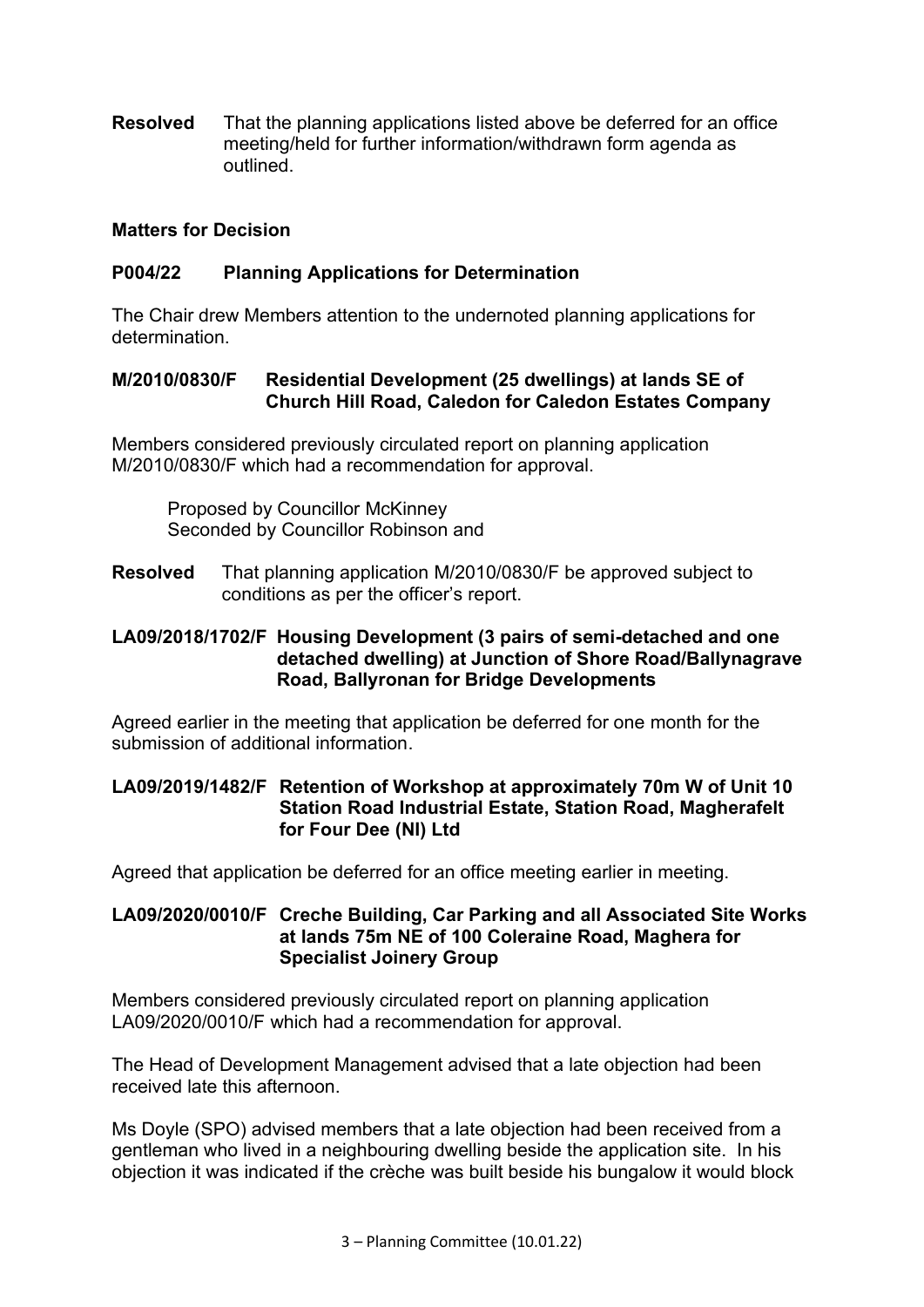out a major amount of light and he would be happy for the carpark to be constructed on the other side of the hedge at this property rather than the crèche building. He asked if this could be considered at tonight's planning meeting or be put back for one month for reconsideration. She advised that an objection had been received during the processing of the application which was considered within the report before members tonight and within that letter it raised issues in regards to the raising of ground levels causing flooding to the objector's property, loss of sunlight, health and wellbeing of the privacy of private amenities space, loss of quiet and intimate use of the conservatory and the provision of a boundary screen fence or a hedge will also cause the loss of light. She advised that the case officer had detailed that the land levels did seem to be raised from the original feed levels and although the levels do sit above the adjacent dwelling which had existed for some time and do not appear to the be subject of any previous complaint or subsequent enforcement action. Rivers Agency were consulted and were advised that the drainage assessment was acceptable and no reason to disagree with its conclusions. The objector's dwelling is set at a lower level than the proposed crèche, however the site has been re-sited so the crèche sits 3 metres from the boundary hedge and 7 metres from the objector's dwelling. The boundary hedge consists of a tall conifer hedge which completely screens the dwelling apart from the top part of the gable and roof when viewed from the proposed site. The proposed building is low set with a roof sloping away from the objector's roof dwelling and has an eaves height of 4.3 metres above ground level at the point closest to the dwelling and rises to a ridge height of 5.75 metres at a point which is 17.5 metres from the objector's dwelling. She advised that the case officer didn't think that this would have a detrimental effect on the objector's property and concerns which were raised by Mr Graham this afternoon. She said that concerns have been adequately considered during the processing of the application and within the case officer's report.

The Head of Development Management assured members that this application had been in front of officer's a number of times and one of the key considerations was the relationship between the objector's property and this development. He felt that the building has been designed in a clever way to avoid any direct overlooking at the shared boundary side as the roof angle slopes away from the objector's property towards the body of the site. He said that vegetation could be retained and in considering the objector's request today to have the building moved further away from his dwelling and parking along the boundary hedge, members can see from the relatively restricted size of the site, to introduce parking could be difficult and may give rise to its own issues around amenities with regards to vehicles coming and going to that boundary at various times of the day. He wanted to reassure members that careful consideration was always given to the relationship between No. 151 and the proposed site and officers were satisfied that the two could co-exist quite well.

Councillor Brown said that when all things were raised and although the Mr Graham has raised the objection, did officers go back to the applicant to see if there was any other way or any other means whereby this could be facilitated. He referred to trying to accommodate the space but it was also important not to have a neighbour being totally undermined and enquired if there was possibly any compromise where officers could go back to the applicant to see if there was any way they could move it ever so slightly to try and address the concerns the Mr Graham had raised. He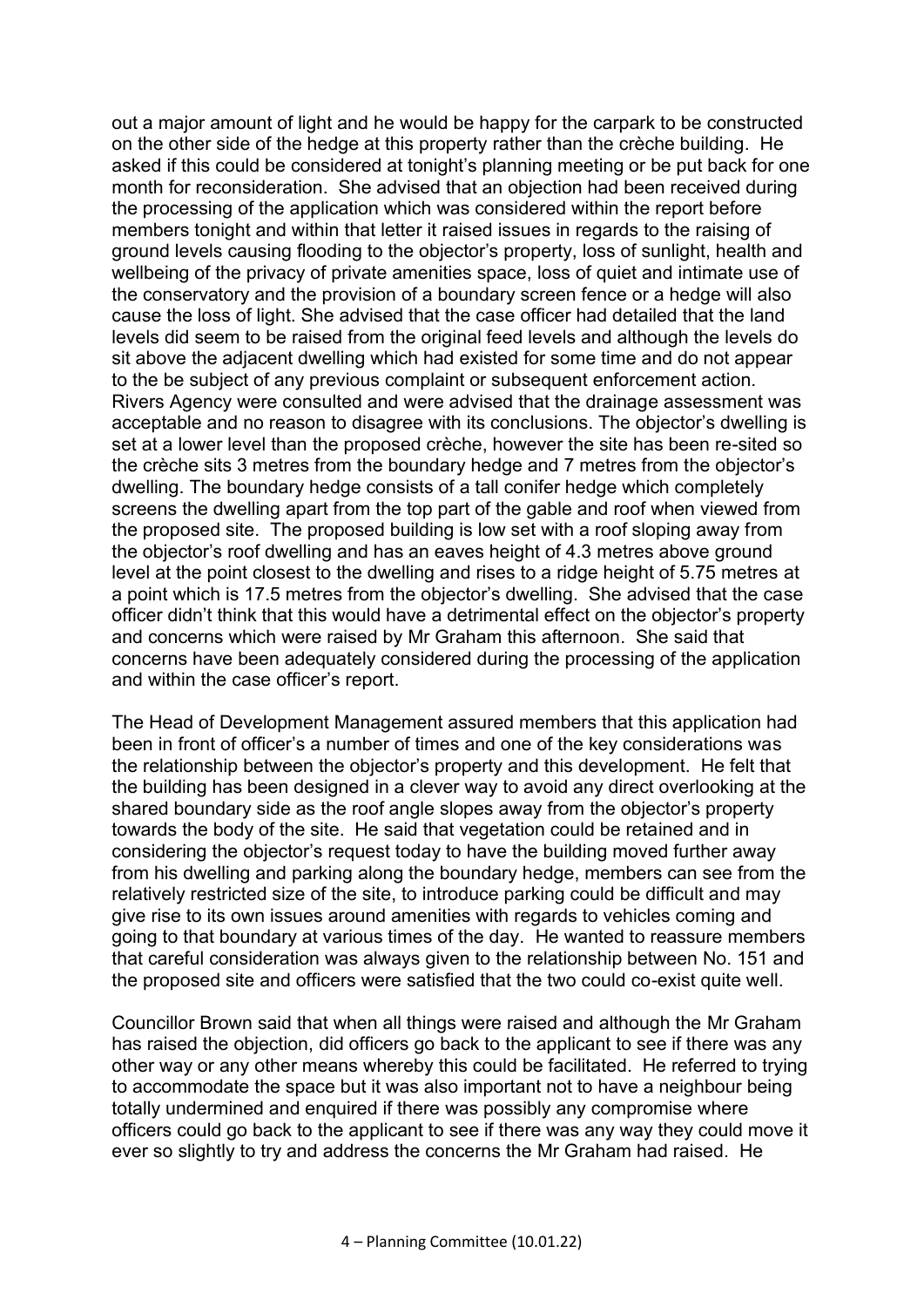proposed to defer the meeting for one month to see if a favourable outcome could be reached between the two parties.

The Head of Development Management advised that officers hadn't an opportunity to liaise with the applicant yet as the letter of objection had only been received this afternoon.

Ms Doyle (SPO) confirmed that Mr Graham had stated in his letter that he would be happy to have the carparking on the other side of the hedge at his property, rather than the crèche building. She said that she was aware that the case officer during the process of the application had gone back to the applicant and got the building moved 3 metres away from the hedge based on concerns raised at the time by the objector.

The Head of Development Management said that it was his understanding that the Mr Graham wished to have the carparking between his building and the site which would have catastrophic consequences on the development of the site. He felt the reason why officers should not go back and look at it again was that there was enough mitigation built in on this proposal to ensure that there were no negative impacts on the objector's amenity in its current format.

Proposed by Councillor D McPeake to accept the recommendation.

Councillor S McPeake seconded the recommendation.

Councillor McKinney enquired about the legal distance from the applicant's dwelling to the building.

The Head of Development Management stated that he wasn't aware of any legal distance as planning had plenty of guidance on separation distances within housing developments and were not talking about dwelling to dwelling here either, it's a dwelling to a crèche building. He said that by moving the building by 3 metres it has been moved considering the boundary, design of building, level difference and the cross sections which all added up to make him comfortable.

Councillor Black referred to the letter of objection this afternoon and said that the objector did not seem to be adverse to the proposal going ahead in principle and wondered if this was a last attempt to try and strike a balance and to try and get both parties on board. He enquired if there would be any benefit in deferring it for one month to see if there was any further separation that could appropriately be accommodated to try and satisfy both parties. He said that he would be happy to second Councillor Brown's proposal to defer for one month.

The Strategic Director of Planning advised members that the starting point here was to remember that this was industrial land and the land could be developed for industrial purposes. When amenity is being considered, this premises is a crèche and was actually acting as a buffer to the rest of the site which could be further developed for industrial purposes and felt there were actual advantages for the Mr Graham in the proposal as it sits. He said that the building could be moved and carparking relocated which would mean that there would be all of the comings and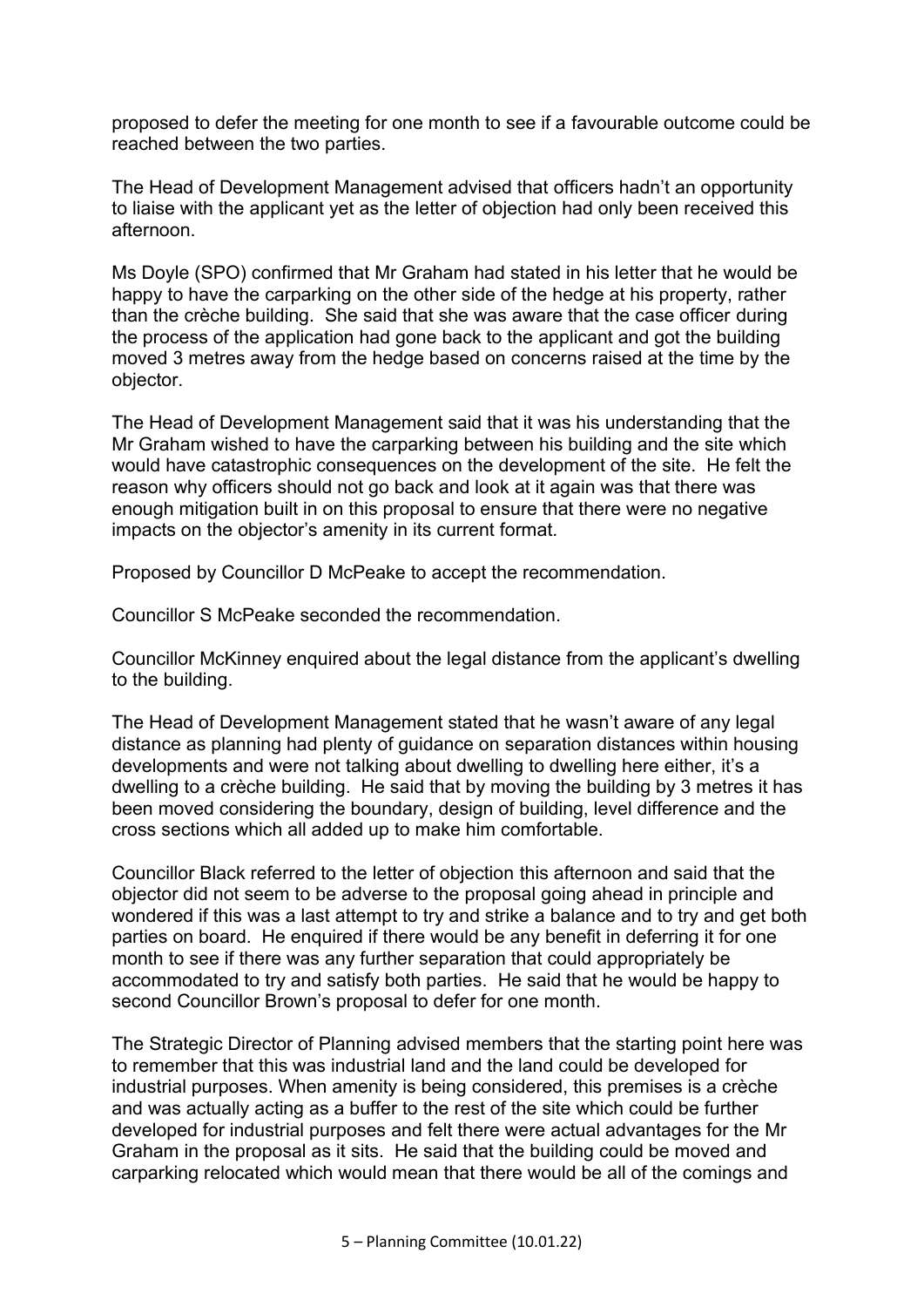goings, with the busiest times being parents dropping of and lifting children and not the case of the carparking being used all day long and literally for just the dropping off and collection and having that next to the objector's house could result in it being more disruptive than the actual building. He said that his own view would be that this was actually a good compromise as it was providing a community facility of benefit to the wider community and will provide employment land in itself and seen no benefit in reverting back.

The Chair said that it was proposed and seconded to accept the recommendation of the case officer to approve the application. He advised that there was an alternative proposal brought forward by Councillors Brown and Black to defer for one month to see if a favourable outcome could be reached between the applicant and objector.

# *Councillor McKinney left the meeting at 7.14 pm.*

Councillor Brown said that given the fact the Mr Graham had just submitted the objection today felt that if there was any leeway in going back to the applicant then this should be considered. He advised that other applications in the past had been deferred for one month and asked that the same applies here to see if an agreement can be reached between the applicant and Mr Graham.

# *Councillor McKinney returned to the meeting at 7.16 pm.*

The Chair said that after listening to the Strategic Director of Planning's clarifications and given the fact it was industrial land and the building itself was a relatively soft building and not a factory bellowing out smoke which could happen, this was a crèche. He said that by reading the report mitigation measures has been taken by the applicant to move it away from the boundary and would see no merit whatsoever in changing the opinion at this stage.

Councillor D McPeake's proposal to accept the office recommendation to approve the application was put to the vote -

 For 8 Against 6

Councillor D McPeake's proposal was carried.

Proposed by Councillor D McPeake Seconded by Councillor S McPeake and

**Resolved** That planning application LA09/2020/0010/F be approved subject to conditions as per the officer's report.

### **LA09/2020/0122/F Housing Development (34 dwellings), Foul Water Treatment Works and Associated Site Works at Lands Located between Killymeal Grange and Dunlea Vale (former Oaks Park Stadium) Dungannon, for Landmark Homes (NI) Ltd**

Agreed that application be deferred for an office meeting earlier in meeting.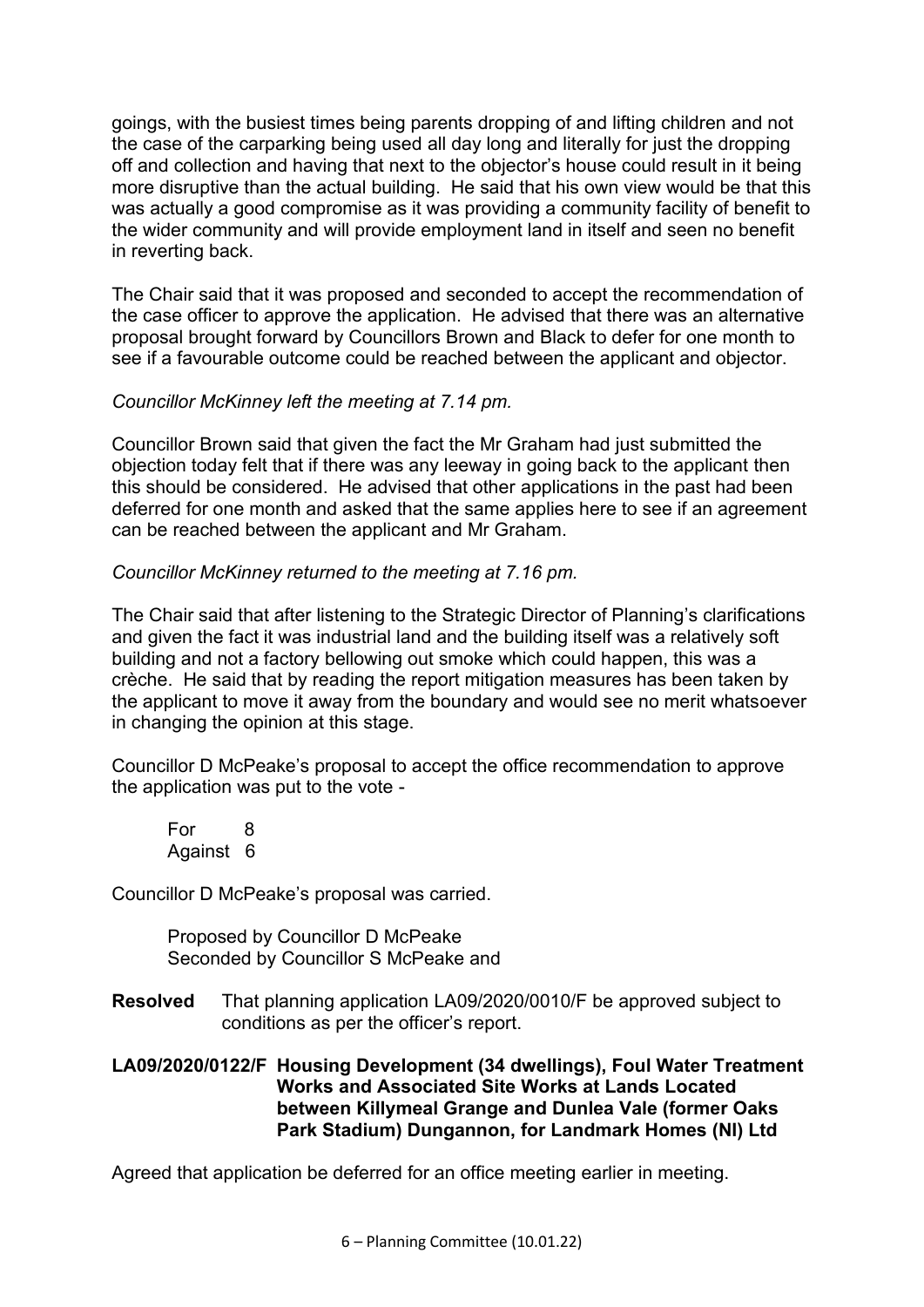### **LA09/2020/1286/F Change of house type from I/2007/0350/F at approx. 36m N of 127 Drum Road, Cookstown for KE Holdings**

Members considered previously circulated report on planning application LA09/2020/1286/F which had a recommendation for approval.

Proposed by Councillor Clarke Seconded by Councillor Mallaghan and

- **Resolved** That planning application LA09/2020/1286/F be approved subject to conditions as per the officer's report.
- **LA09/2020/1499/F Single Storey Multi-Use Building with a Footprint of approximately 818msq on the Site of the previous Forestry School in Pomeroy Forest. The development will provide a welcome area with casual seating, multi-purpose rooms, a large kitchen, a large double height adaptable multi use space with retractable audience seating for approx. 150 people, a kitchen area and toilet changing facilities which are accessible both internally and externally. Car parking will be created for approx. 38 cars with additional overflow car parking provided by the existing car park located north of the building site at 56 Pomeroy Road, Tandragee Road, Pomeroy, for Mid Ulster District Council**

*All members declared an interest in planning application LA09/2020/1499/F.* 

Members considered previously circulated report on planning application LA09/2020/1499/F which had a recommendation for approval.

Proposed by Councillor Clarke Seconded by Councillor Brown and

**Resolved** That planning application LA09/2020/1499/F be approved subject to conditions as per the officer's report.

### **LA09/2020/1519/F Storage & distribution centre at 23 Ballymacombs Road Portglenone for Mechanical & Electrical Fixings Ltd**

Members considered previously circulated report on planning application LA09/2020/1519/F which had a recommendation for approval.

Proposed by Councillor Brown Seconded by Councillor Robinson and

**Resolved** That planning application LA09/2020/1519/F be approved subject to conditions as per the officer's report.

### **LA09/2021/0688/F Importing of clay and inert material for storage to facilitate forming of health and safety bunds and banking with gravel**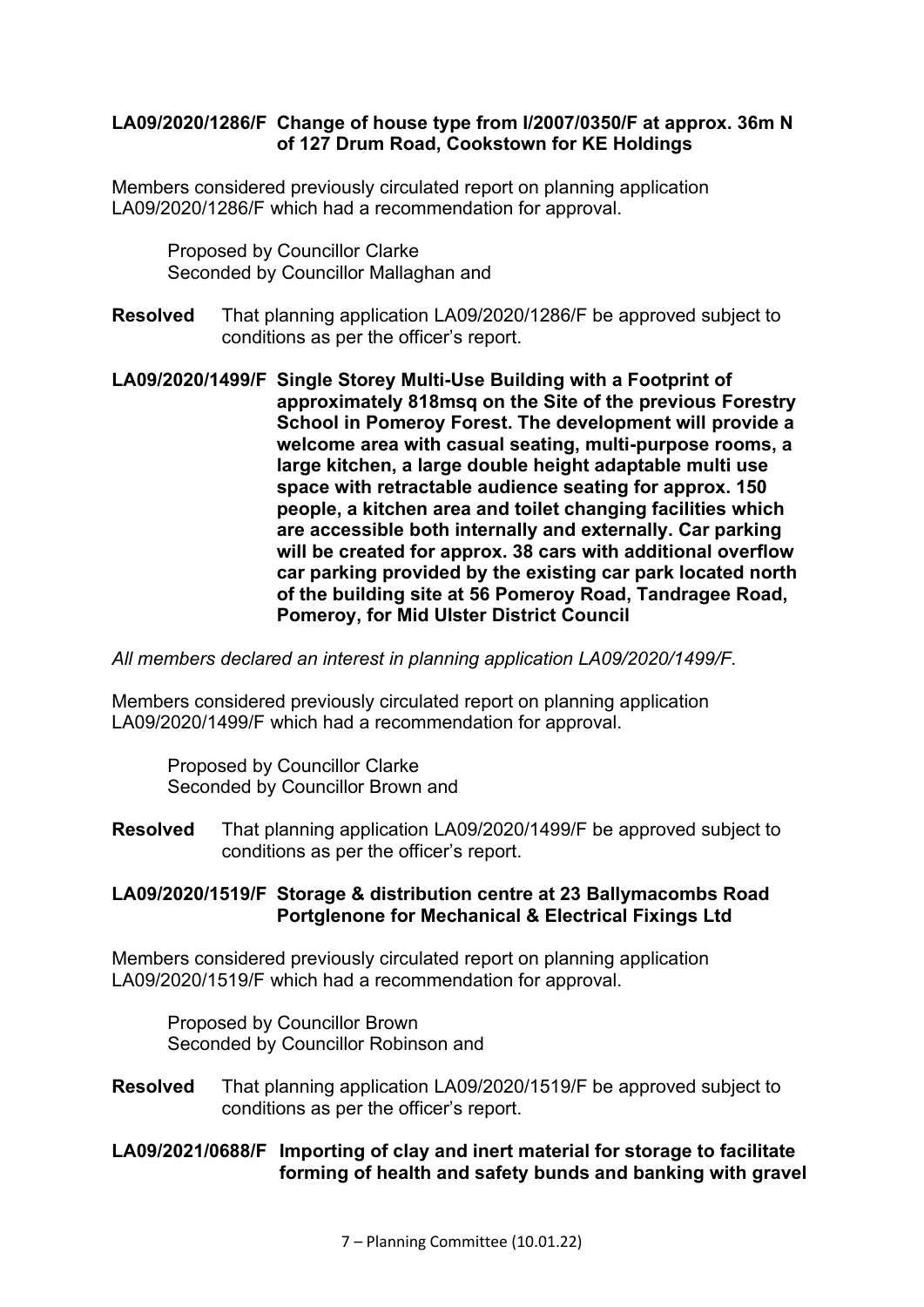#### **pit site at ponds at the site at 58A Knockaleery Road, Magheraglass, Cookstown, for Maurice Hamilton**

Members considered previously circulated report on planning application LA09/2021/0688/F which had a recommendation for approval.

Proposed by Councillor Mallaghan Seconded by Councillor McKinney and

**Resolved** That planning application LA09/2021/0688/F be approved subject to conditions as per the officer's report.

### **LA09/2021/0748/O Site for dwelling and garage at 70m SW of 55 Drumenny Road, Coagh, for Cliona Hagan**

Members considered previously circulated report on planning application LA09/2021/0748/O which had a recommendation for approval.

Proposed by Councillor Bell Seconded by Councillor McFlynn and

**Resolved** That planning application LA09/2021/0748/O be approved subject to conditions as per the officer's report.

### **LA09/2021/0856/O Two storey dwelling and garage (approved M/2008/0520/) with an onsite septic tank at Tunnel Lodge, 100m NW of 4 Park Lane, Dungannon for Nigel Fleming**

Members considered previously circulated report on planning application LA09/2021/0856/O which had a recommendation for approval.

Proposed by Councillor Cuthbertson Seconded by Councillor Robinson and

**Resolved** That planning application LA09/2021/0856/O be approved subject to conditions as per the officer's report.

**LA09/2021/0952/F Extension to existing curtilage & domestic storage shed at 45m S of 211a Washingbay Road, Coalisland, for Mr Tony McCuskey** 

Agreed that application be deferred for an office meeting earlier in meeting.

# **LA09/2021/1038/F Change of use from domestic garage & store to living accommodation to the rear of 155 Moore Street Aughnacloy, for Bernie Corley**

Agreed that application be deferred for an office meeting earlier in meeting.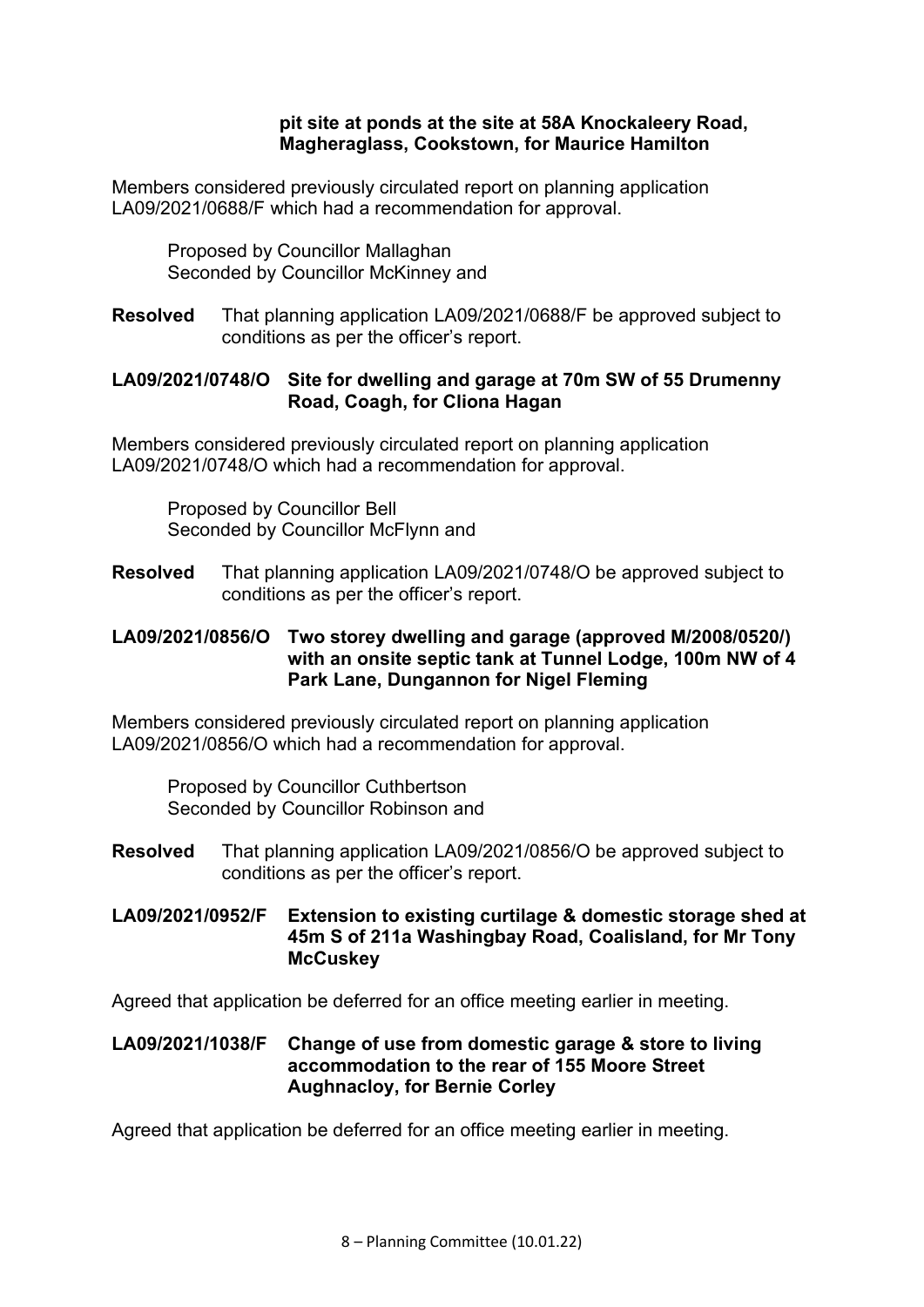# **LA09/2021/1106/O Single storey dwelling & garage at approx. 60m NW of 45 Lisnastrane Road, Coalisland, for Niall O'Neill**

Agreed that application be deferred for an office meeting earlier in meeting.

### **LA09/2021/1144/F Change of use from part of agricultural shed to farm shop. (farm diversification scheme) at approx. 70m N of No 37 Tobermesson Road, Benburb, for Mr Alfie Shaw**

Chair advised that all members had received an email which he did not read when he realised what it was and felt that this avenue was not appropriate for applicants to engage with members of the committee.

Members considered previously circulated report on planning application LA09/2021/1144/F which had a recommendation for approval.

Proposed by Councillor McKinney Seconded by Councillor Brown and

**Resolved** That planning application LA09/2021/1144/F be approved subject to conditions as per the officer's report.

### **LA09/2021/1178/F Change of use of 5 bedroom dwelling to 2 two bed apartments (continued unintensified use of Scotch Street (S) car park for the proposed parking) at 11 Victoria Road, Drumcoo, Dungannon for 2 Northland Ltd**

Members considered previously circulated report on planning application LA09/2021/1178/F which had a recommendation for approval.

Proposed by Councillor Brown Seconded by Councillor Robinson and

**Resolved** That planning application LA09/2021/1178/F be approved subject to conditions as per the officer's report.

### **LA09/2021/1229/O Dwelling on a farm at site adjacent to 9 Draperstown Road, Desertmartin for Thomas Johnston**

Members considered previously circulated report on planning application LA09/2021/1229/O which had a recommendation for approval.

Proposed by Councillor McKinney Seconded by Councillor McFlynn and

**Resolved** That planning application LA09/2021/1229/O be approved subject to conditions as per the officer's report.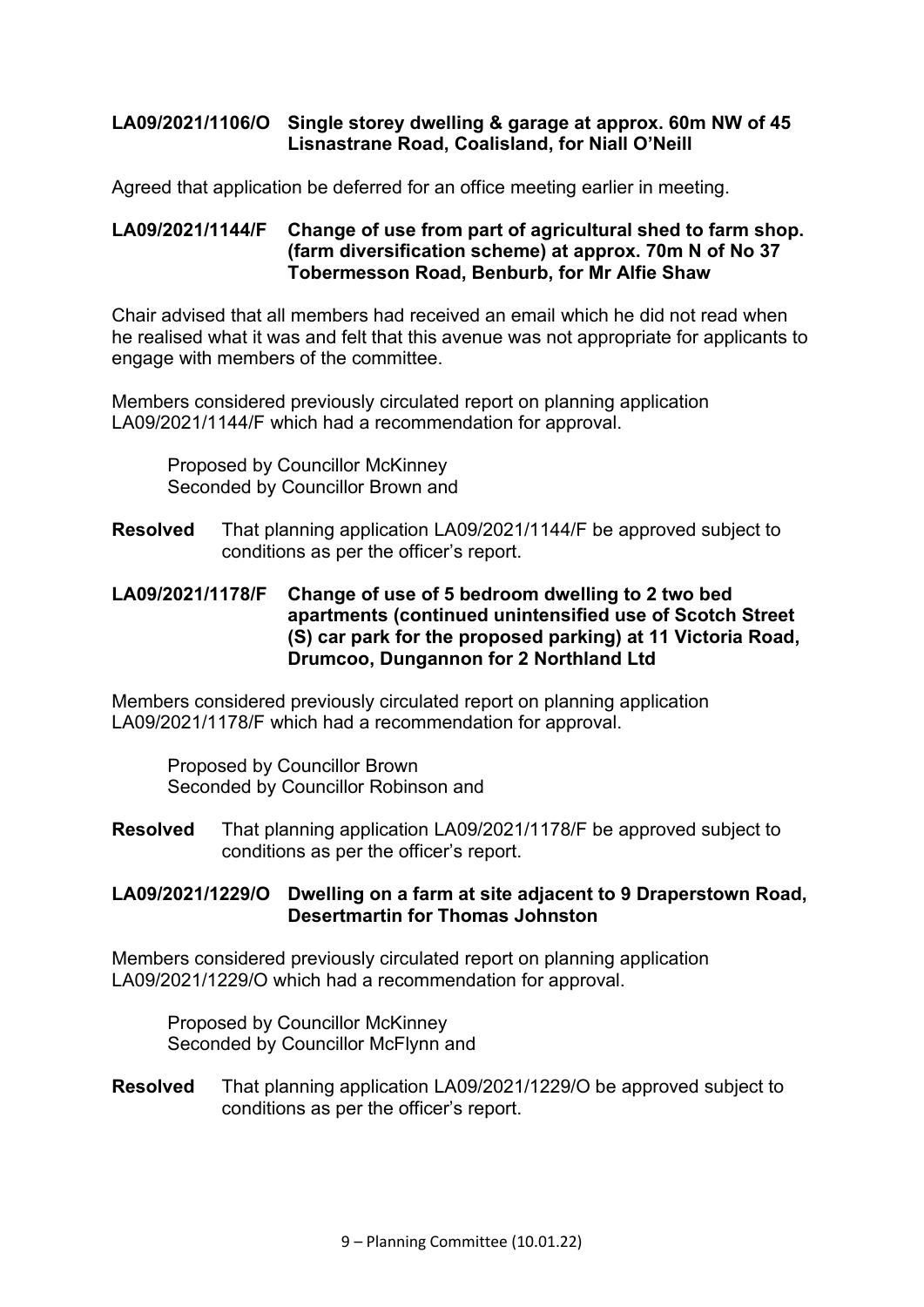# **LA09/2021/1272/F Dwelling with single detached garage and surrounding landscaping S of 101a Cavankeeran Road, Pomeroy, for Mrs Arlene Phelan**

Agreed that application be deferred for an office meeting earlier in meeting.

### **LA09/2021/1324/F Class B2 light industrial building adjacent & W of 21 Tobermesson Road Dungannon, for Syerla Enterprise Ltd**

Agreed that application be deferred for an office meeting earlier in meeting.

#### **LA09/2021/1345/RM Farm dwelling and domestic garage adjacent to 33 Loughbracken Road, Pomeroy, for Eamon and Katrina Canavan**

Members considered previously circulated report on planning application LA09/2021/1345/RM which had a recommendation for approval.

Proposed by Councillor Mallaghan Seconded by Councillor McFlynn and

**Resolved** That planning application LA09/2021/1345/RM be approved subject to conditions as per the officer's report.

### **LA09/2021/1361/O Dwelling and garage to rear of 8 Ballyheifer Road, Magherafelt for Sean and Emma Hatton**

Members considered previously circulated report on planning application LA09/2021/1361/O which had a recommendation for approval.

Proposed by Councillor D McPeake Seconded by Councillor McFlynn and

**Resolved** That planning application LA09/2021/1361/O be approved subject to conditions as per the officer's report.

### **LA09/2021/1384/O Site for 2 dwellings and garages at vacant Lands adjacent to and W of 191 Battery Road, Moortown, for Mr Maurice Devlin**

Agreed that application be deferred for an office meeting earlier in meeting.

### **LA09/2021/1442/RM Dwelling and domestic garage 40m NW of 19 Tullyheran Road, Maghera, for Diarmaid and Ciara Donnelly**

Members considered previously circulated report on planning application LA09/2021/1442/RM which had a recommendation for approval.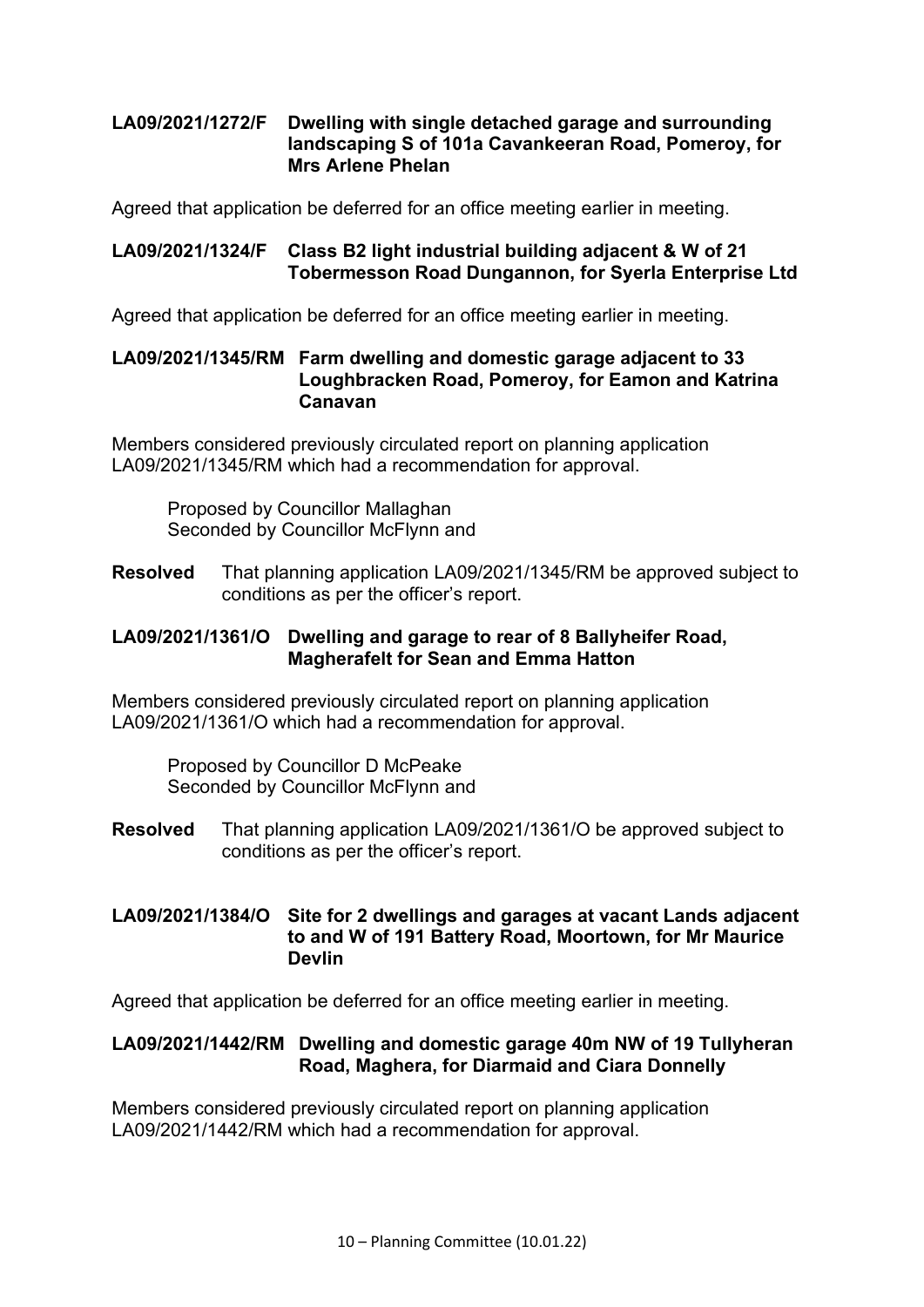Proposed by Councillor D McPeake Seconded by Councillor McKinney and

**Resolved** That planning application LA09/2021/1442/RM be approved subject to conditions as per the officer's report.

### **LA09/2021/1473/F Single storey rear extension at 6 Carsonville Drive, Upperlands, Maghera, for Mr & Mrs H Porter**

Members considered previously circulated report on planning application LA09/2021/1473/F which had a recommendation for approval.

Proposed by Councillor Brown Seconded by Councillor McKinney and

- **Resolved** That planning application LA09/2021/1473/F be approved subject to conditions as per the officer's report.
- **LA09/2021/1570/F Relocation of previously approved car park under LA09/2021/0749 to a new location at approx 90m from Iniscarn Road leading into the Iniscarn forest. Forest access road widened to 3.5m with construction to 2 number passing bays leading up to the car park. Other works approved under LA09/2021/0749 including upgrade of forest trails, ancillary signage, and construction of play park remain part of the development proposal) at Iniscarn Forest, Iniscarn Road, Iniscarn, Desertmartin, for Mid Ulster District Council**

*All members declared an interest in planning application LA09/2021/1570/F.* 

Members considered previously circulated report on planning application LA09/2021/1570/F which had a recommendation for approval.

Proposed by Councillor Clarke Seconded by Councillor Corry and

**Resolved** That planning application LA09/2021/1570/F be approved subject to conditions as per the officer's report.

# **LA09/2019/1105/O Site for a farm dwelling and double domestic garage at 70 metres (approx.) W of 25a Corrycroar Road, Pomeroy, for Connor Carberry**

Ms Doyle (SPO) presented a report on planning application LA09/2019/1105/O advising that it was recommended for refusal.

Councillor Mallaghan said that there were a number of members which attended the site visit and that he knows the roads well as it wasn't too far from where he lives. He said that he was convinced when he saw the layout of the land that it would be quite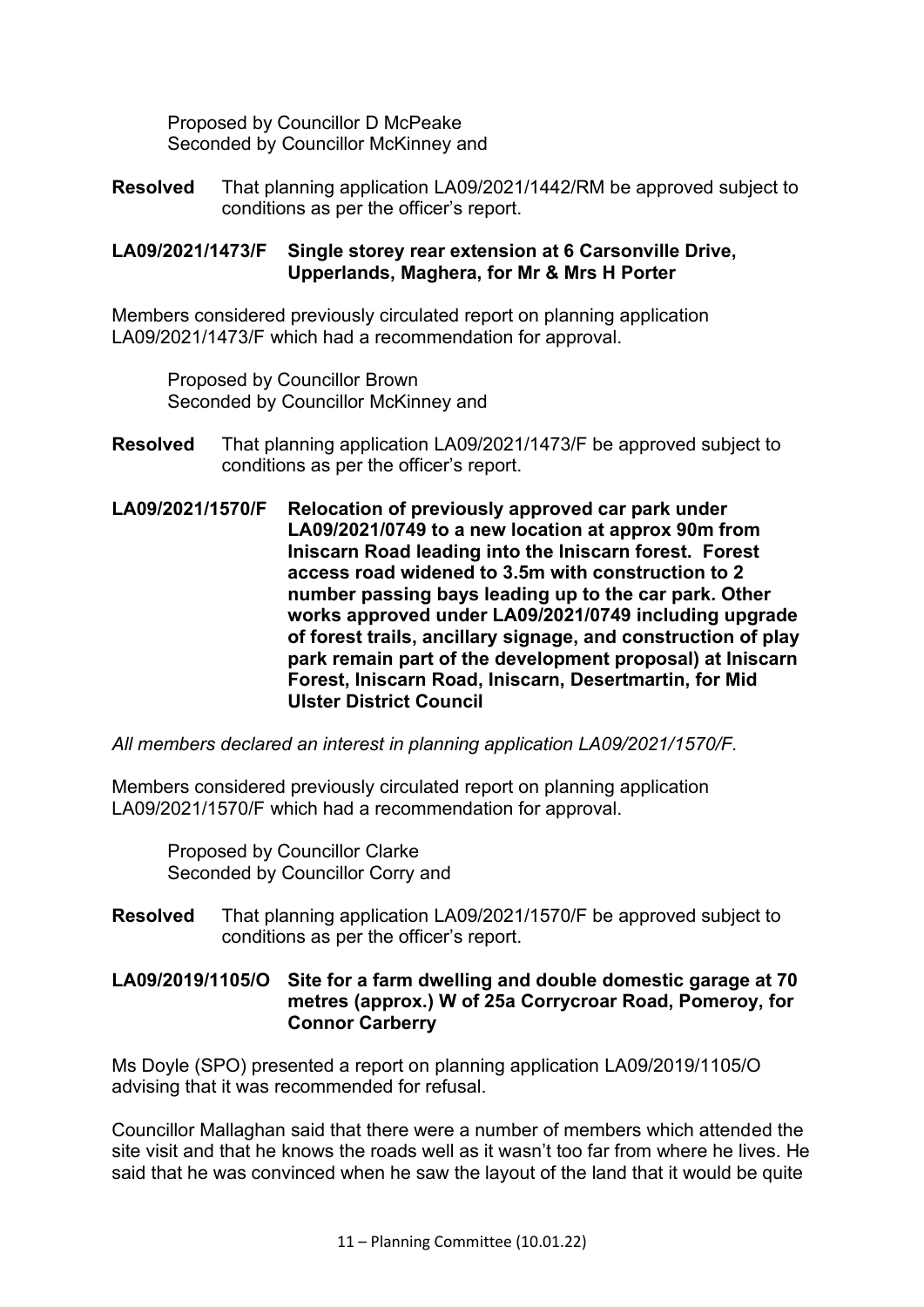difficult to try and achieve a dwelling on the farm cluster at this location. He referred to the geography of field 8 as marked out on the drawing would be an engineering feat to try and be able to put a dwelling in there as well as taking an access out of it. Field one which was closest to the road would be right on top of the farm buildings itself. He said that this may not be so much of an issue if this was for a person who would run the farm but this was for a son-in-law and daughter who wished to build a house on a father's land. He felt that this was one which merited the exception that's given within the policy in terms of being able to locate the dwelling off the farm cluster because of the difficulties that this particular location poses. He said that having visited the site and reading through the case officer report that he would make a proposal to accept the application for approval.

The Head of Development Management asked members to bear in mind where there was exceptions to the visual linkages or groupage, that it surrounds two issues; health and safety and verifiable plans to extend the farm which was very clear in the policy.

He said that he did appreciate what Councillor Mallaghan alluded to regarding the road as coming in and out of the site was potentially difficult. He said that he had recalled pointing out a number of the fields during the site visit and in his view the 2<sup>nd</sup> and 3<sup>rd</sup> field met the policy test to a much more acceptable degree than the site chosen by the applicant along the road. He recalled on that day most of the fields were earmarked in some way for some kind of expansion and wanted to remind members that he did not have any evidence of any verification with any proposed expansion and wanted members to be mindful of that when considering this application for any kind of exception.

The Chair recalled the farmyard being very steep coming up towards the road and then a merging sweeping corner which rises also. He said that historically there had been accidents into the drop in the field at that point and could understand the danger of coming out there. He stated that it didn't lie well with him around the farm groupings. The other preferred site although not perfect, was roadside and very much accessible and could understand the applicant's reasoning opposed to off the road at the other location.

Councillor Clarke advised that he wasn't at the site meeting but enquired how wide field one was and what kind of road frontage was there as they seemed fairly narrow. The second issue he had was if there was a dwelling in that field or part of it back from the road, could it be accessed from the farm lane by whoever was running the farm. If the site was put further back with an entrance to the road and a separate entrance paired with what's there, would there be any way in which to access the farm without crossing a private entrance. He felt that there could be difficulties as an entrance could be put in which wouldn't belong to the farm

The Head of Development Management said that he would concede that field one could not be developed which was the one which had the dangerous access point and agreed that it was very narrow and very steep. He said that there were three or four other fields which he saw no obvious impediment subject to getting a safe access to lands through potentially a parallel laneway without having to use the farm lane to access some of the fields further down off the slope a little bit.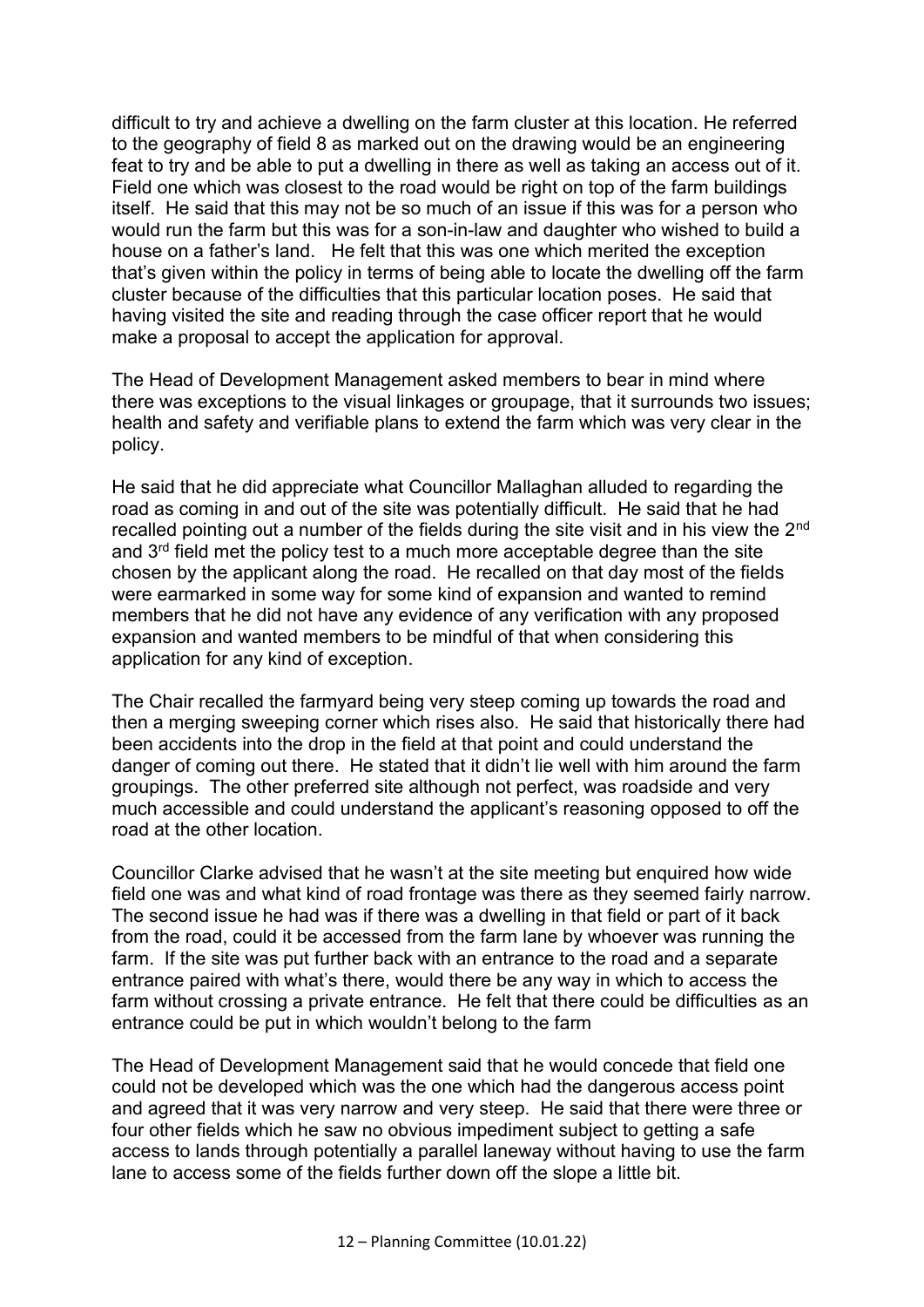In response to the Chair's query, Ms Doyle (SPO) advised that she wasn't looking at alternative sites on the day of the site visit but would have to investigate if required.

The Service Director of Planning said that he could see members' arguments but suggested an alternative site to integrate with the landscape and also up an existing laneway.

He sought members' approval to defer the application for one month to assess an alternative site.

Councillor Brown said that he took on board Councillor Mallaghan's point and although he wasn't at the site meeting he felt that there was merit in what he was saying but after listening to Dr Boomer would be supportive of deferring the application for one month to allow time for officers to assess an alternative site.

Councillor Mallaghan said that he would be happy to go along with what the Dr Boomer suggested and give officers an opportunity to look at it again. He did say that on the day of the site visit of the proposed application site that under other circumstances it would be deemed a decent site for a house because of the geography and integration amongst other things. He advised that if a person has a suckler herd, they don't necessarily go out to get a contract in order to expand their farming business and tend to add on to existing buildings when wanting to add on an extra 10 to 20 animals onto a herd. He advised that this was not the same for poultry or pig farming where a person seeks a contract with Moy Park etc. and felt that this could be difficult to deal with for beef. In referring to the fields which sit behind where the farm buildings and felt that it would be very difficult to get access and driving through a farmyard as he was someone who lives in a house where he had to drive through a farmyard to get to his house which wasn't ideal particularly if you weren't the person which was farming. He felt that all things considered that this could prove a huge difficulty for all the people involved on the farm and land.

Councillor Robinson advised that he was at the site meeting and was great to see things from a different point of view and would concur with Councillor Mallaghan's comments. He said that to go down the side of where the farmyard was located was very difficult as it was steep all the way down to it. He said that he noticed that there were sheds there which he presumed were there for a very long time as they were constructed in corrugated iron which was totally different from today and a good alternative where the applicant wanted to build. He said that he was confused about statement from DfI about extra vehicles on the road as whether or not a dwelling is built there was going to be vehicles on the roads anyway. He said that he would be supportive of the recommendation as it was a good enough site and only issue was it was away from the farm buildings. He stated that as a farmer himself it would be hard to know what you would be doing two or three years down the road as things can change and a farming system has to change to stay in business.

 Proposed by Councillor Brown Seconded by Councillor Mallaghan and

**Resolved** That planning application LA09/2019/1105/O be deferred for one month for alternative site to be assessed.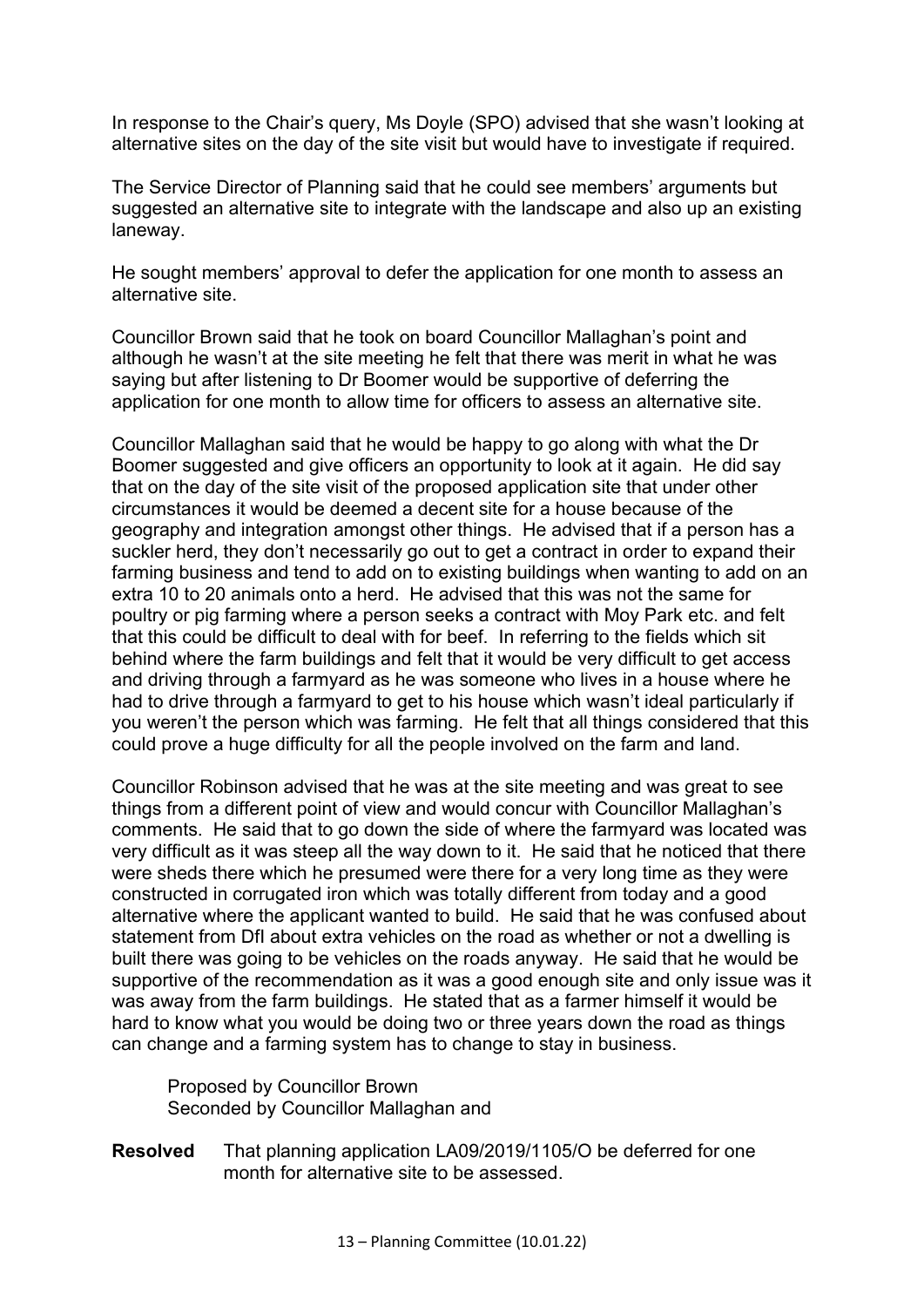### **LA09/2020/0804/O Two storey dwelling & domestic garage at lands 350m S of 293 Pomeroy Road, Lurganeden, Pomeroy for Ben Sinnamon**

Agreed earlier in the meeting that application be withdrawn from tonight's schedule.

#### **LA09/2020/1051/O Site for dwelling and double domestic garage on a farm at 90m (approx.) SW of 99 Feegarron Road, Cookstown for John and Amy Wilson**

Members considered previously circulated report on planning application LA09/2020/1051/O which had a recommendation for approval.

Proposed by Councillor Brown Seconded by Councillor Robinson and

- **Resolved** That planning application LA09/2020/1051/O be approved subject to conditions as per the officer's report.
- **LA09/2021/1498/F Retention of the Gym and Wellbeing Facility (currently under construction) of a portal framed and cladding building of 297sqm in floor space, tarmac car parking surface and associated drainage and septic tank at site adjacent to 99 Ardboe Road, Ardboe, for Mr Ryan Quinn**

Members considered previously circulated report on planning application LA09/2021/1498/F which had a recommendation for approval.

Proposed by Councillor McFlynn Seconded by Councillor Corry and

**Resolved** That planning application LA09/2021/1498/F be approved subject to conditions as per the officer's report.

### **LA09/2021/0264/O Dwelling and garage at site adjacent to 60 Sixtowns Road, Draperstown for Peter Conway**

Members considered previously circulated report on planning application LA09/2021/0264/O which had a recommendation for approval.

Proposed by Councillor Corry Seconded by Councillor Clarke and

**Resolved** That planning application LA09/2021/0264/O be approved subject to conditions as per the officer's report.

### **LA09/2021/0635/O Dwelling & domestic garage in a gap site at land immediately N of 43 Tullyglush Road & between 43 & 51a Tullyglush Road, Ballygawley for Gerard Quinn**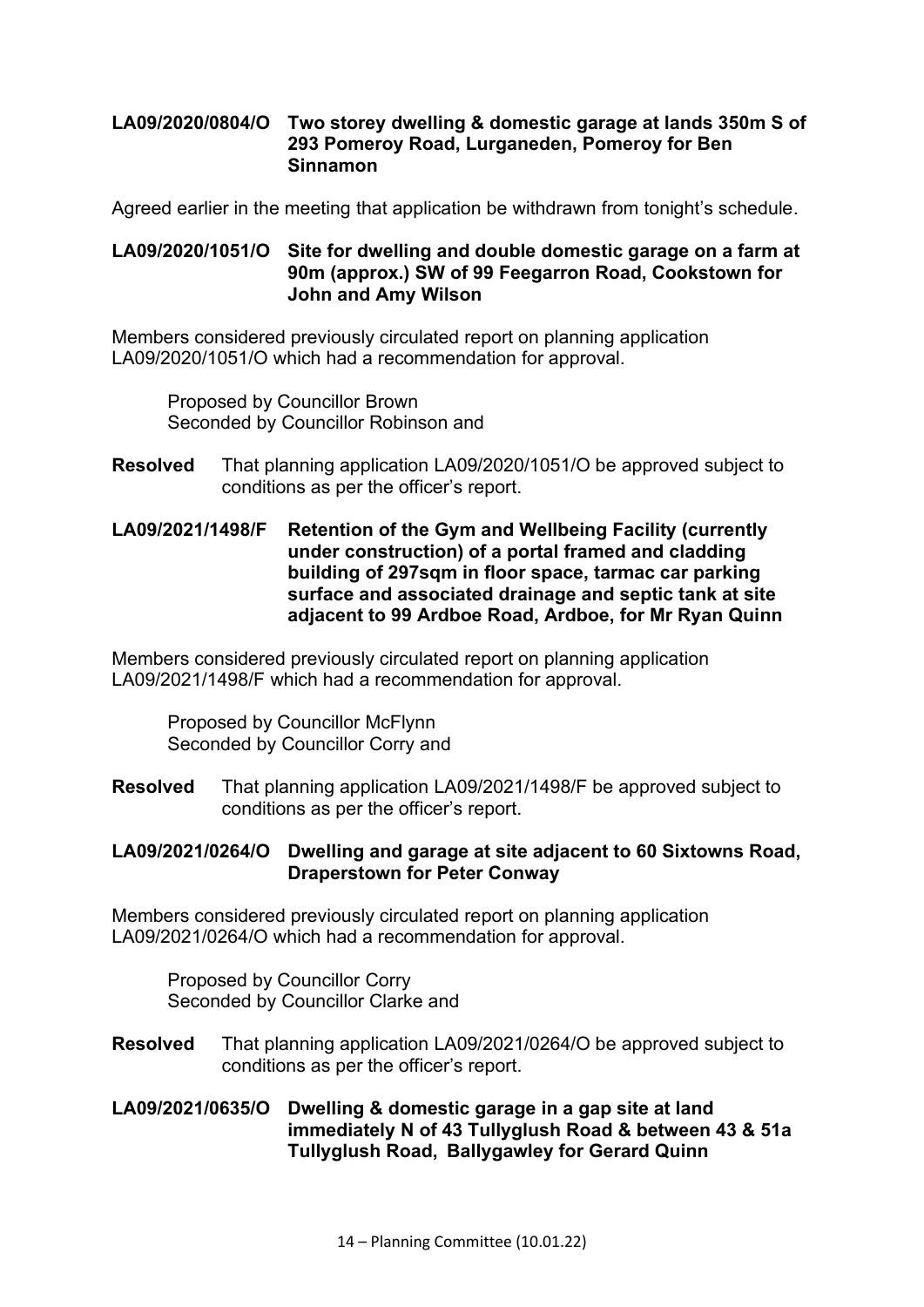Members considered previously circulated report on planning application LA09/2021/0635/O which had a recommendation for approval.

Proposed by Councillor Robinson Seconded by Councillor Brown and

**Resolved** That planning application LA09/2021/0635/O be approved subject to conditions as per the officer's report.

### **Matters for Information**

# **P005/22 Minutes of Planning Committee held on 7 December 2021**

Members noted minutes of Planning Committee held on 7 December 2021.

# **P006/22 Receive Report on Planning Performance**

### *(Item not adopted – see Council Minute of 27 January 2022)*

The Service Director of Planning said that it was worth noting that there was a change in Standing Orders from the last council meeting. He advised members that a list of all decisions from tonight's meeting would be circulated to members tomorrow and no decisions would be issued until 5 days had passed.

The Service Director of Planning presented previously circulated report to inform members of Planning performance and progress against National Statistics and in comparison to other Councils.

He commended the Head of Development Management and his team on their excellent performance and staying focused during such very challenging times.

The Chair commended Dr Boomer, the Head of Development Management and their teams on their performance and said that all things considered it was a healthy report.

Councillor Glasgow referred to staff working from home or on a rota and enquired if the infrastructure was still in place to speak to an individual person even though they were working from home. He asked if the mechanism was there to make contact with them through a laptop or by other means as he had a situation of a member of the public receiving no response to an email until the person came back to work in the office as it wasn't a direct line of communication. He said that it was important that staff were able to fulfil their duties working from home.

The Service Director of Planning advised that the infrastructure was technically there with anyone with a laptop having a particular system which can pick up a call on the laptop. He said that everyone's internet connection differ at home so the ability to actually pick that up does vary in the rural areas due to speeds and bandwidths change. He said that people can phone the office and may not get directly speaking to the person they wish to speak to immediately but there was always someone in the office to take a message and pass it on to the named individual, same as if they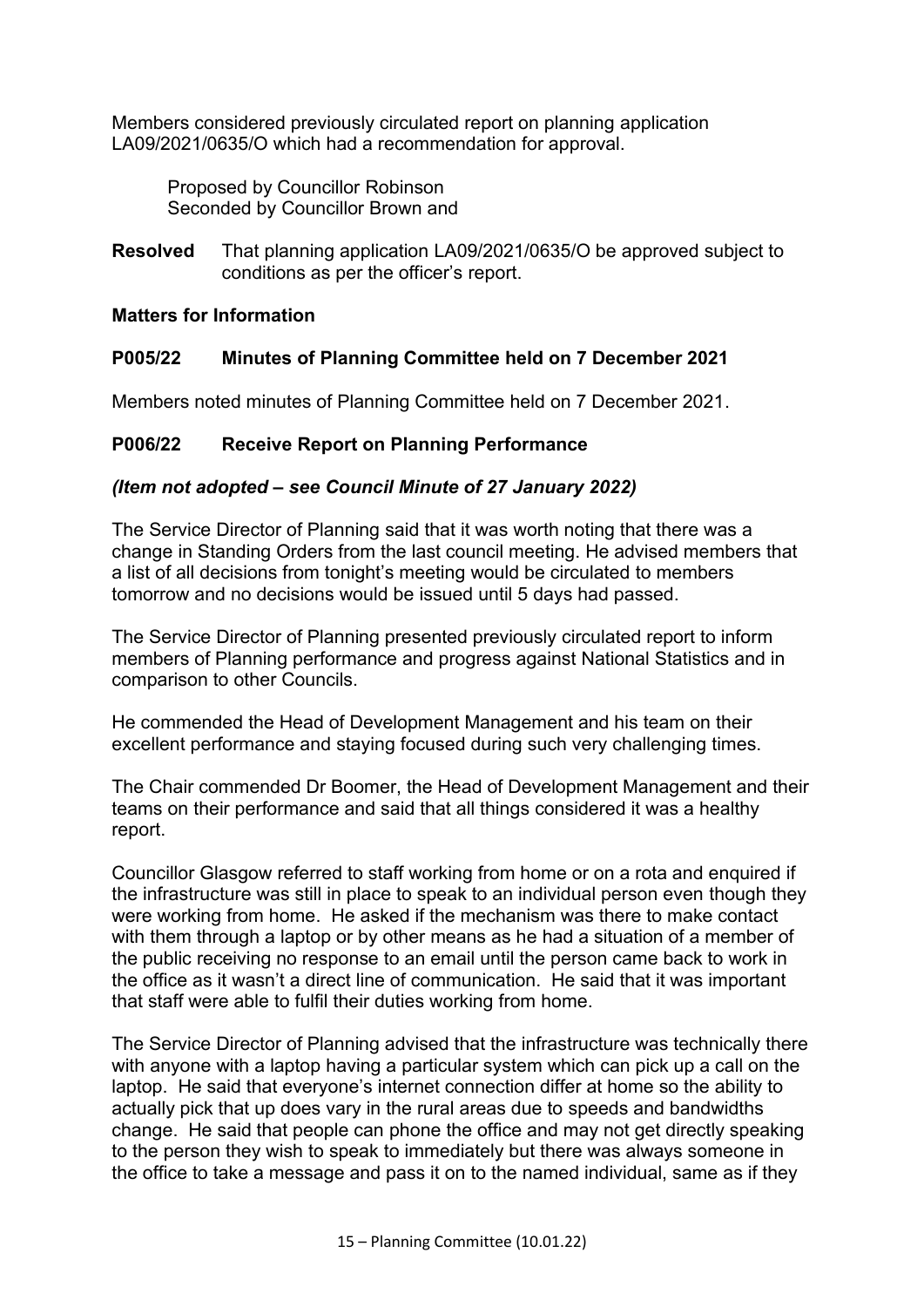were in the office as they could be doing other tasks. He assumed that them member was asking was the ability there and his reply would be yes but sometimes bandwidth interferes with that.

Councillor Glasgow said that he could understand situation but he wasn't actually happy with the response. He said that he had raised this issue before and had been in that situation. The person which contacted him was trying to get urgent attention regarding an enforcement and was told to send an email which he felt was not appropriate. He said if staff were expected to work from home then adequate infrastructure was needed and understands that broadband was an issue, but felt that a report needed to be actually done to see what staff actually need as some staff were struggling to work from home. If people are being asked to work from home without the adequate infrastructure then staff should be at the place of work to carry out their duties as they are not fit to do it from home.

The Service Director of Planning advised that the member had hit the nail on the head when he started the conversation about enforcement. He said that often enforcement was considered very contentious and some people seem to have the view that if they phone in about an enforcement case, then it is assumed that a member of staff would be able to go out automatically tomorrow and it will all be stopped. Officers do not have long conversations with the public about ongoing enforcement cases on the phone and the reason for that is because officers will take on an investigation which will be investigated and once that is done, the person will know the outcome. The Service Director of Planning stated that the person will not get a blow by blow account and very much seemed to him that the member was describing a disgruntled customer as they have expectations which most probably cannot be met for a very good reason. When he referred to bandwidth, then this was a very different situation. He said that no-one should expect to have a full briefing on an enforcement case with an officer as this could potentially be a criminal investigation and protections for the person which was actually complained about in relation to protection of personal data.

The Chair advised that as part of the workshop later on in the month, enforcement was going to be focused on.

The Council Solicitor advised the member that there was an appropriate forum for a complaint as part of the complaints procedure, rather than through these open meetings. If someone has a complaint or wishes to express any concern, they can contact the Council or the Planning Department directly where it would be more appropriately and specifically addressed rather than this forum.

The Council Solicitor advised the member that there was an appropriate forum for a complaint as part of the complaints procedure. Rather than through these open meetings. If someone has a complaint or wishes to express any concern, they can contact the Council or the Planning Department directly where it would be more appropriately and specifically addressed rather than this forum.

Councillor Glasgow stated that he had used enforcement as an example and only asking that this matter be investigated. If staff cannot carry out their duties from home then they should be in the office to carry out their duties as the same applies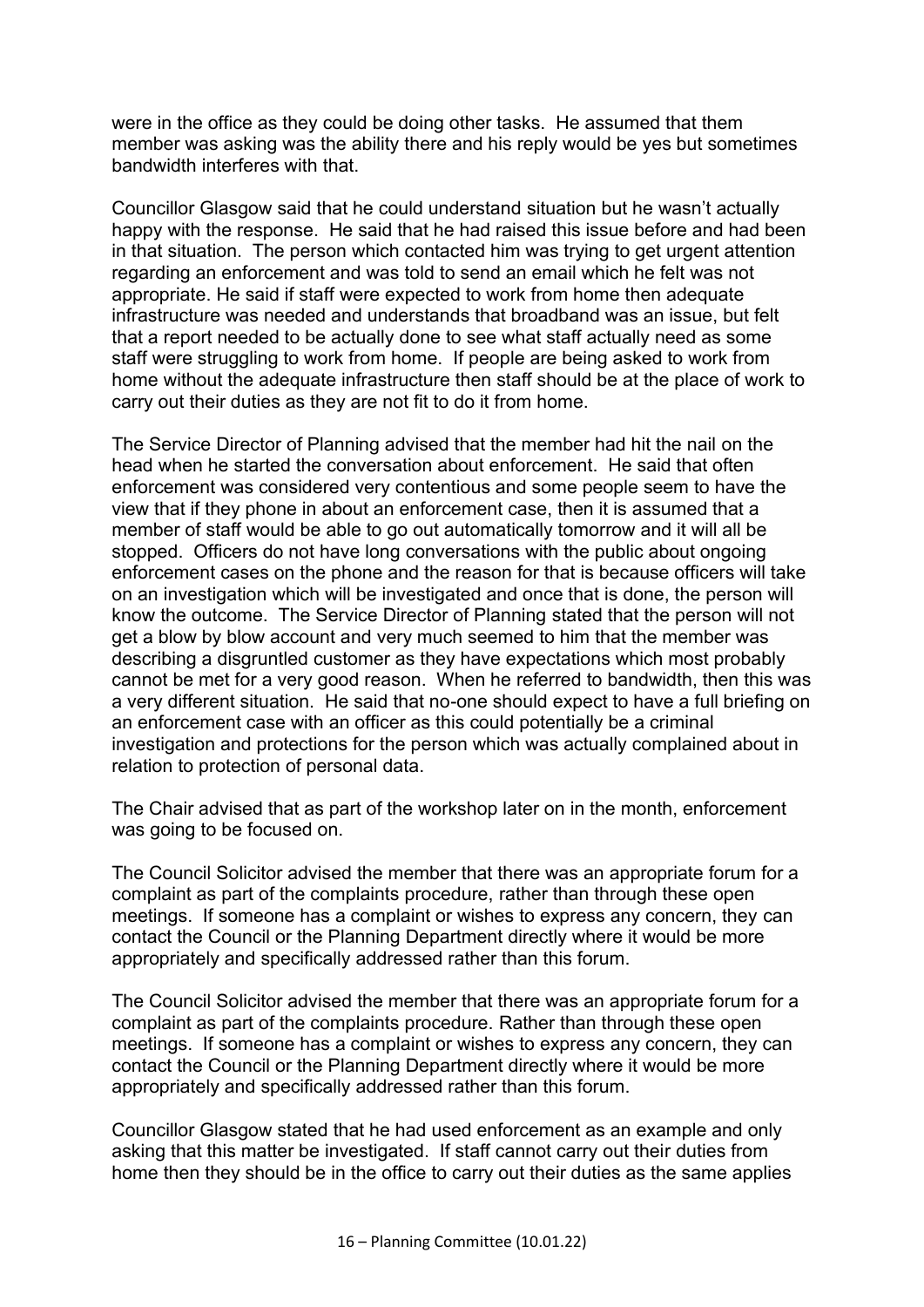to Councillors, if they have bandwidth issues then they have to go into the Council Offices to do the meeting in another part of the room. He stated that he wasn't raising a complaint and only a concern and felt that it wasn't unreasonable for a person to get a reply back regardless what the issue was.

The Service Director of Planning felt that Councillor Glasgow's comments were a bit unfair. He said that there was never a situation where a person could phone in and speak to a specific officer, but the ability was there to speak to someone in the office who will take what their complaint was and pass on to an investigating officer who will get back to them, the same as a planning application. Other reasons why a person cannot speak to an individual officer could be that they are out on site and they are requested to send an email and that officer would get back to them. He said that he didn't recognise the comment about an ongoing problem which the member highlighted and from what he could see he just issued a report to show how well the Planning Department had been performing. He said that this wasn't an instruction from Mid Ulster District Council that people should work from home where possible, it was an instruction from the Assembly because we were facing a pandemic. He said that if a Councillor wishes to raise a complaint because someone has approached them in exchange to putting peoples' lives at risk because of it, then he would ask that Councillor to think carefully on what they were actually saying, as he said that if the infrastructure wasn't in place then all members of staff should be required to come into the office during a pandemic which was not an appropriate response. He said that he was confident that was not what the Councillor meant and only said to heighten the argument but felt if there was a specific complaint then this should be brought to his attention. He reassured members that if there were any particular circumstances where a complaint was being raised that himself and the Head of Development Management would intervene if there was an issue.

Councillor Glasgow wished to clarify that he did not say all staff and understood where Dr Boomer was coming from, but this was only a request to see that the mechanisms were there to support our staff to do their work and was not disputing anything. He said that it was important to accommodate people in a safe environment and disputed the word "all staff".

The Chair said that he got where Councillor Glasgow and Dr Boomer were coming from and asked that any issues be taken up outside of this meeting to get clarification.

*Live broadcast ended at 8.15 pm.*

### **Local Government (NI) Act 2014 – Confidential Business**

Proposed by Councillor Robinson Seconded by Councillor D McPeake and

**Resolved** In accordance with Section 42, Part 1 of Schedule 6 of the Local Government Act (NI) Act 2014 that Members of the public be asked to withdraw from the meeting whilst Members consider items P007/22 to P011/22.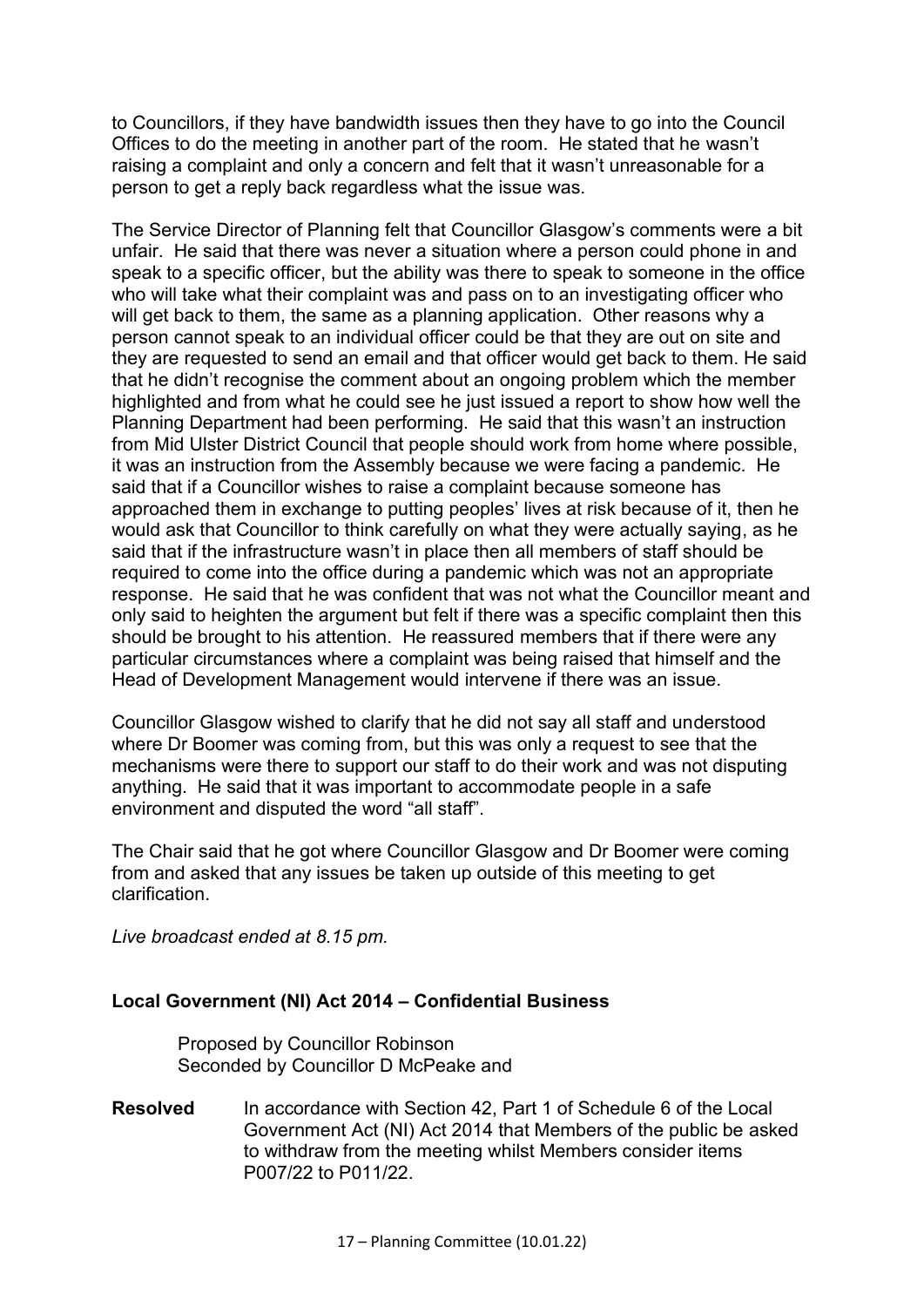### **Matters for Decision**

P007/22 Receive Enforcement Report

### **Matters for Information**

- P008/22 Confidential Minutes of Planning Committee held on 7 December 2021 P009/22 Enforcement Live Case List P010/22 Enforcement Cases Opened
- P011/22 Enforcement Cases Closed

# **P012/22 Duration of Meeting**

The meeting was called for 7pm and concluded at 8.30 pm.

Chair \_\_\_\_\_\_\_\_\_\_\_\_\_\_\_\_\_\_\_\_\_\_\_

Date \_\_\_\_\_\_\_\_\_\_\_\_\_\_\_\_\_\_\_\_\_\_\_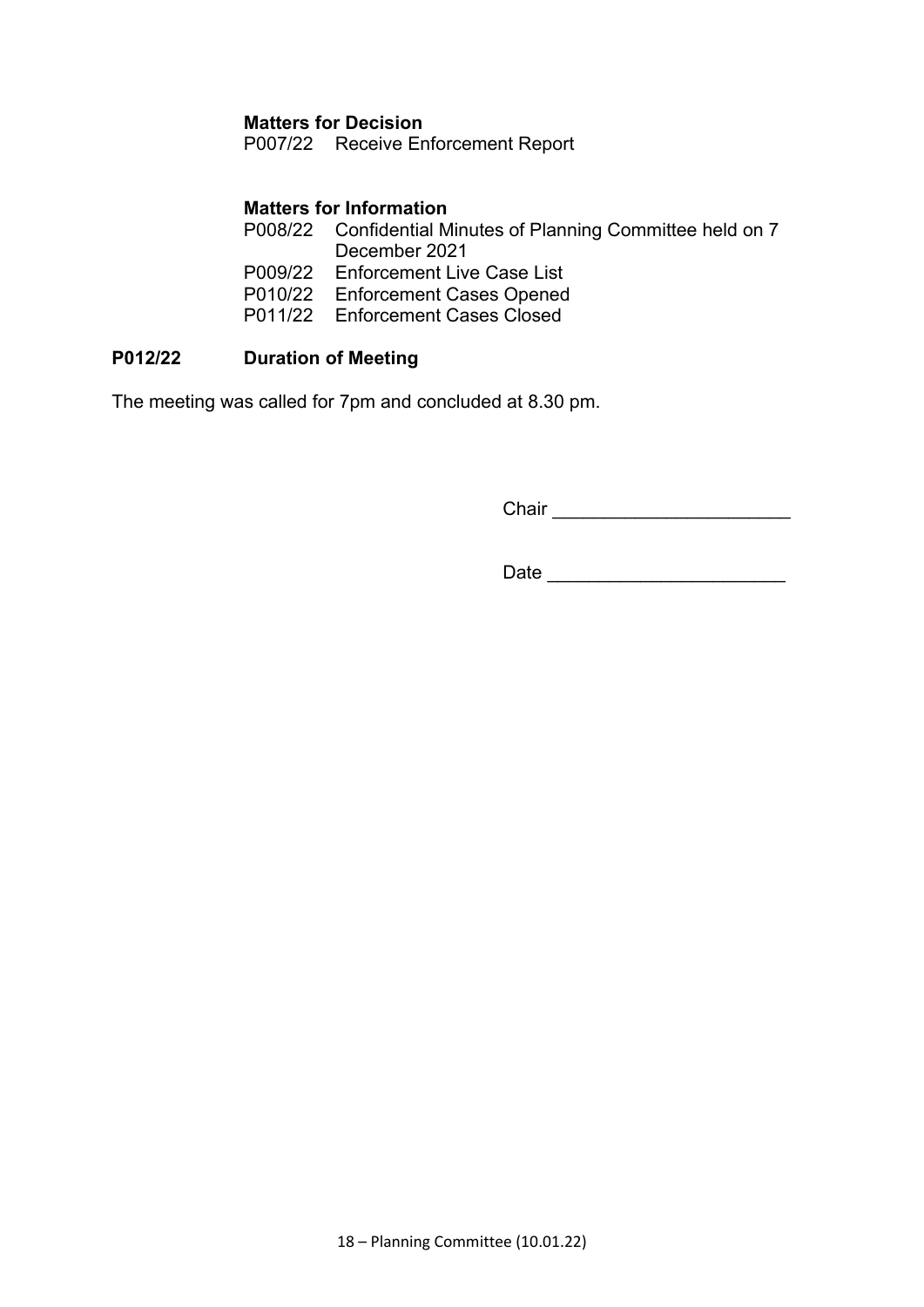# **Annex A – Introductory Remarks from the Chairperson**

Good evening and welcome to the meeting of Mid Ulster District Council's Planning Committee in the Chamber, Magherafelt and virtually.

I specifically welcome the public watching us through the Live Broadcast feed. The Live Broadcast will run for the period of our Open Business but will end just before we move into Confidential Business. I will let you know before this happens.

Just some housekeeping before we commence. Can I remind you:-

- $\circ$  If you have joined the meeting remotely please keep your audio on mute unless invited to speak and then turn it off when finished speaking
- o Keep your video on at all times, unless you have bandwidth or internet connection issues, where you are advised to try turning your video off
- o If you wish to speak please raise your hand in the meeting or on screen and keep raised until observed by an Officer or myself
- o Should we need to take a vote this evening, I will ask each member to confirm whether you are for or against the proposal or abstaining from voting
- $\circ$  For members attending remotely, note that by voting on any application, you are confirming that you were in attendance for the duration of, and that you heard and saw all relevant information in connection with the application you vote on
- o When invited to speak please introduce yourself by name to the meeting. When finished please put your audio to mute
- o For any member attending remotely, if you declare an interest in an item, please turn off your video and keep your audio on mute for the duration of the item
- o An Addendum was emailed to all Committee Members at 5pm today. There is also a hard copy on each desk in the Chamber. Can all members attending remotely please confirm that they received the Addendum and that have had sufficient time to review it?
- $\circ$  If referring to a specific report please reference the report, page or slide being referred to so everyone has a clear understanding
- $\circ$  For members of the public that are exercising a right to speak by remote means, please ensure that you are able to hear and be heard by councillors, officers and any others requesting speaking rights on the particular application. If this isn't the case you must advise the Chair immediately. Please note that once your application has been decided, you will be removed from the meeting. If you wish to view the rest of the meeting, please join the live link.
- $\circ$  Can I remind the public and press that taking photographs of proceedings or the use of any other means to enable persons not present to see or hear any